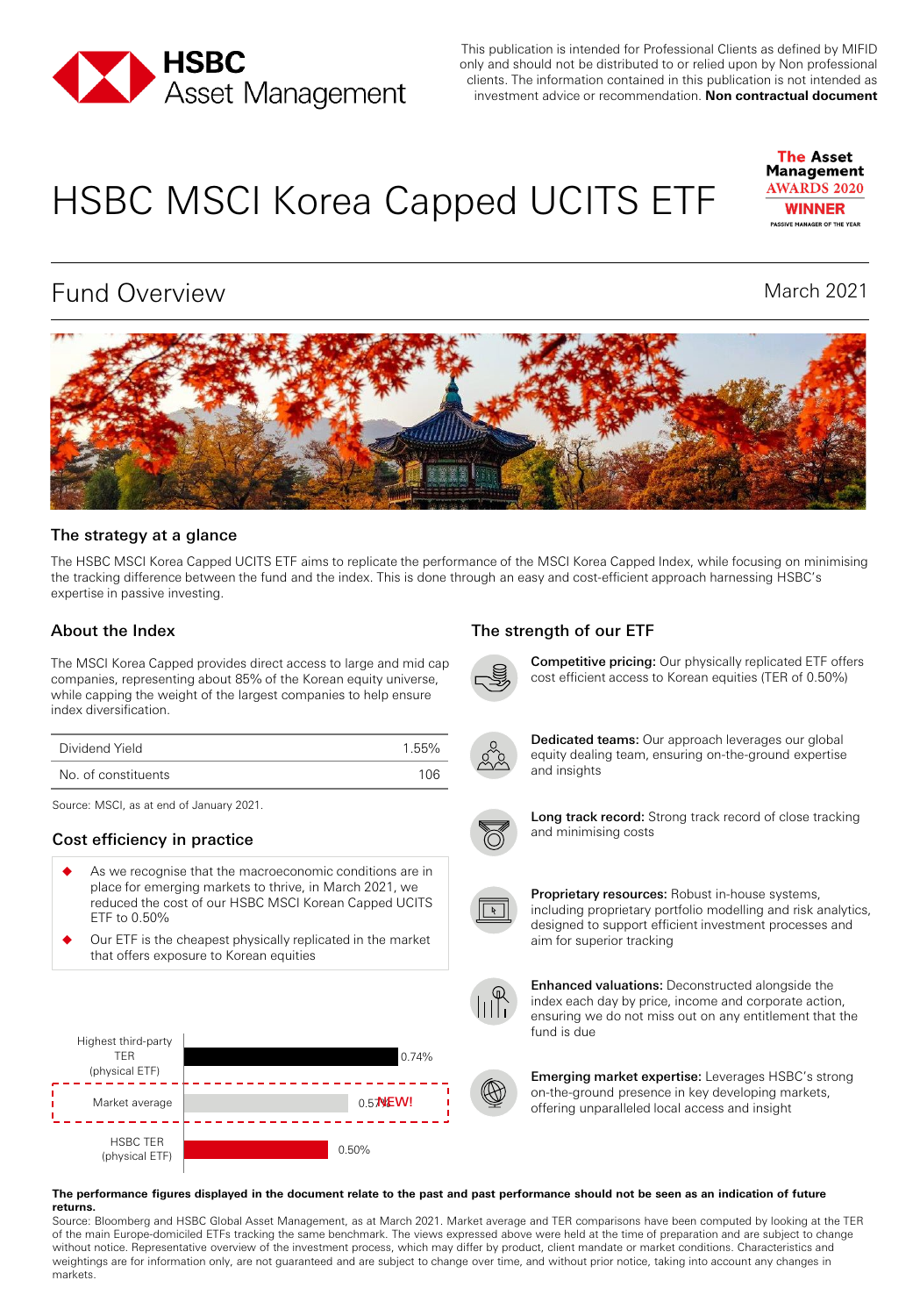#### Fund details Sectoral allocations of the Fund1 <sup>1</sup>

- Information Technology (44.00%)
- Consumer Discretionary (11.09%)
- Communication Services (9.00%)
- Materials (8.13%)
- Health Care (6.46%)
- Financials (6.26%)
- Industrials (6.03%)
- Consumer Staples (4.15%)
- **Energy (1.82%)**
- Utilities (0.60%)
- Cash & Others (2.46%)

| <b>Benchmark</b>                       | MSCI Korea Capped Net Index (NU730535)                  |                                          |  |  |  |  |
|----------------------------------------|---------------------------------------------------------|------------------------------------------|--|--|--|--|
| TER <sup>2</sup>                       | 0.50%                                                   |                                          |  |  |  |  |
| Registration                           | CH, DE, ES, FR, IE, IT, LU, NL, PT, SE, SG, UK          |                                          |  |  |  |  |
| Listings / Ticker                      | London Stock Exchange<br>HKOR LN (GBP)<br>HKOD LN (USD) | Borsa Italiana<br>HKOR IM (EUR)<br>Xetra |  |  |  |  |
|                                        | <b>SIX Swiss</b><br>HKOR SW (USD)                       | H4Z9 GY (EUR)                            |  |  |  |  |
| <b>ISIN</b>                            | IE00B3Z0X395                                            |                                          |  |  |  |  |
| Holdings                               | 100                                                     |                                          |  |  |  |  |
| Inception date                         | 05 April 2011                                           |                                          |  |  |  |  |
| Base currency                          | <b>USD</b>                                              |                                          |  |  |  |  |
| <b>Fund domicile</b>                   | Ireland                                                 |                                          |  |  |  |  |
| Fund manager                           | HSBC Global Asset Management (UK) Ltd                   |                                          |  |  |  |  |
| <b>AUM</b>                             | USD 40.12 million                                       |                                          |  |  |  |  |
| <b>Replication method</b>              | Physical replication                                    |                                          |  |  |  |  |
| <b>Dividend</b><br>treatment/frequency | Distribution/Semi-annual                                |                                          |  |  |  |  |

1. Source: HSBC Global Asset Management, as at 31 January 2021.

2. As at 1 March 2021.

Characteristics and weightings are for information only, are not guaranteed and are subject to change over time, and without prior notice, taking into account any changes in markets. Allocation is as at the date indicated, may not represent current or future allocation and is subject to change without prior notice.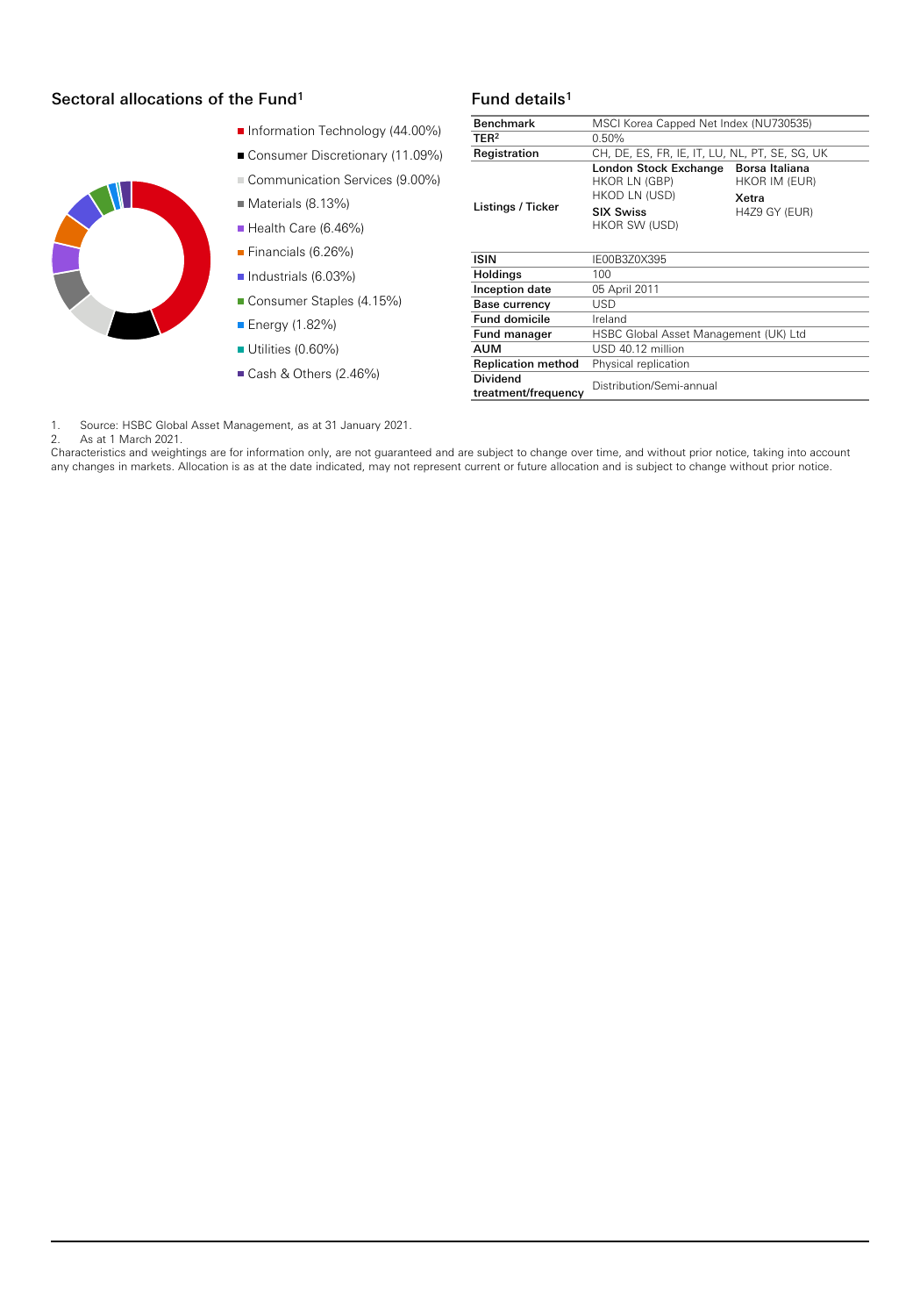## **Key risks**

**The value of an investment in the portfolios and any income from them can go down as well as up and as with any investment you may not receive back the amount originally invested.** 

- **Counterparty Risk** The possibility that the counterparty to a transaction may be unwilling or unable to meet its obligations.
- **Derivatives Risk** Derivatives can behave unexpectedly. The pricing and volatility of many derivatives may diverge from strictly reflecting the pricing or volatility of their underlying reference(s), instrument or asset.
- **Exchange Rate Risk** Changes in currency exchange rates could reduce or increase investment gains or investment losses, in some cases significantly.
- **Index Tracking Risk** To the extent that the Fund seeks to replicate index performance by holding individual securities, there is no guarantee that its composition or performance will exactly match that of the target index at any given time ("tracking error").
- **Investment Leverage Risk** Investment Leverage occurs when the economic exposure is greater than the amount invested, such as when derivatives are used. A Fund that employs leverage may experience greater gains and/or losses due to the amplification effect from a movement in the price of the reference source.
- **Liquidity Risk** Liquidity Risk is the risk that a Fund may encounter difficulties meeting its obligations in respect of financial liabilities that are settled by delivering cash or other financial assets, thereby compromising existing or remaining investors.
- **Operational Risk** Operational risks may subject the Fund to errors affecting transactions, valuation, accounting, and financial reporting, among other things.

| Lower risk                     |  |  |  | Higher risk                     |  |  |  |
|--------------------------------|--|--|--|---------------------------------|--|--|--|
|                                |  |  |  |                                 |  |  |  |
| <b>Typically lower rewards</b> |  |  |  | <b>Typically higher rewards</b> |  |  |  |
|                                |  |  |  |                                 |  |  |  |

The risk and reward indicator is based on historical data and may not be a reliable indication of the future risk profile of the Fund. The risk and reward category shown is not guaranteed to remain unchanged and may shift over time. The lowest category does not mean a risk-free investment.

The rating is based on price volatility over the last five years, and is an indicator of absolute risk. Historical data may not be a reliable indication for the future. The rating is not guaranteed to remain unchanged and the categorisation may shift over time. The lowest rating does not mean a risk-free investment. Do not run any unnecessary risk. Read the Key Investor Information Document. The fund invests in instruments of high level of volatility. The value of investments can go up as well as down.